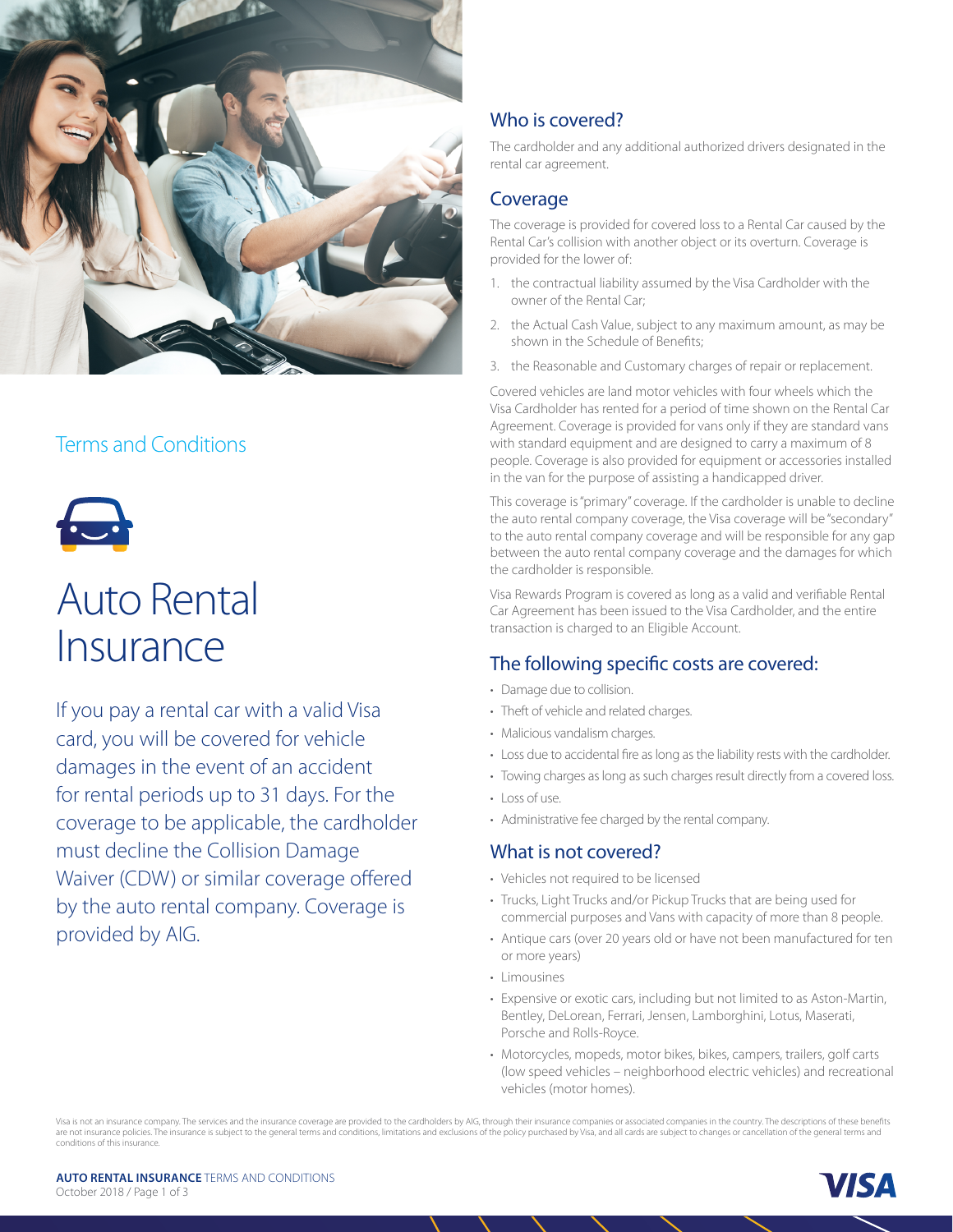- Any obligation assumed by the cardholder under other agreements.
- Vehicles that do not fit the definition of covered vehicles
- Any collision that occurs while the Visa Cardholder is in violation of the Rental Car Agreement
- Losses covered by any insurance coverage and/or collision damage insurance purchased through the car rental agency.
- Leases and mini leases.
- For rental agreements in excess of 31 days there is no coverage after the 31<sup>st</sup> day.
- Gradual wear and tear due to normal use or mechanical problems.
- Injury to any person or damage to any object that is inside or outside the rental vehicle.
- Loss or theft of personal belongings, except Brazil
- Personal Liability.
- Losses resulting from intentional acts, or losses arising from admission of guilt, being prosecuted or found guilty by a court of law of being under the influence of drugs or intoxicating substances, or as a result of illegal activities or smuggling.
- Confiscation by the authorities.
- Any loss which occurs while the Rental Car is off- road (meaning any time at which the Rental Car is located on an unpaved surface or a surface which is not a regularly maintained state or government road);
- The cost of the insurance coverage purchased through the auto rental company.
- The operation and care of the vehicle contrary to the terms of the auto rental contract.

# Benefit amount

### **Core Benefits / Coverage Area**

| Visa Gold*                 | Worldwide ** |
|----------------------------|--------------|
| Visa Platinum Morldwide ** |              |
| Visa Signature             | Worldwide ** |
| Visa Infinite              | Worldwide ** |
|                            |              |

## **Optional Benefits / Coverage Area**

|  | Visa<br>lassic.<br>. | Worldwide ** |
|--|----------------------|--------------|
|--|----------------------|--------------|

\*This is not available for Visa Gold Debit cards issued in the LAC Region

\*\*Coverage includes country of card issuance, only if allowed by local regulations \*\***Optional Coverage**, not a core benefit. US & Canada: Coverage is limited to Canada and the 50 states of the United States of America. Rentals in the U.S. Virgin Islands and Puerto Rico are not covered.

# How is the claim submitted?

If a Visa cardholder is involved in an accident or the rental vehicle is stolen, he or she should call the Claims Administrator immediately. A representative will answer any questions the cardholder or the auto rental company representative may have, and will send the cardholder a claim form.

The auto rental company might require the cardholder to pay for damages with his Visa card. If this happens, the insurance company will reimburse the cardholder directly for the covered amount after the claim is processed.

The cardholder or beneficiary has three options to open a claim:

## **1. Benefits Portal**

The cardholder may access the Visa Benefits' Portal thought the link [www.visa.com/benefitsportal](http://www.visa.com/benefitsportal)

- a. Once in the landing page of the Benefits' Portal, please click on "Login" or "Enroll"
- b. Click on "Claims"
- c. Click on "Create Claim"
- d. Choose a Product from the drop down menu
- e. Choose the benefit you need to file a Claim for and agree to all terms and conditions
- f. Complete all requested information and click on "Save". This step creates the claim case number.
- g. Attach all required documents
- h. Click on "Submit"

#### **2. By Phone**

- a. Please contact the Visa Customer Service Center
- b. The cardholder will receive an initial package containing the claim form and the list of documents that are needed for each claim
- c. All required documents, including the claim form, must be sent electronically to [lacclaim@ap-visa.com](mailto:lacclaim%40ap-visa.com?subject=)

### **3. By Mail**

Claims Administrator Visa Card Benefits Administration Maipú 255, Piso 17 C1084ABE, Buenos Aires, Argentina

# Claim Documentation

As soon as the accident occurs or the cardholder returns the rental vehicle, he or she must request the following from the auto rental company:

- Copy of the Visa card account statement where the full charge for the car rental appears.
- A copy of the Police or Traffic Authority Report (if a third party is involved or if there is a theft).
- Copy of the initial auto rental agreement (front and back).
- Copy of the final auto rental agreement (front and back).
- Copy of the auto rental reservation confirmation.
- A copy of the final itemized repair invoice.
- Wire form.
- Additional documentation may be required.

#### **Notes**

- Cardholder must report any claim within 30 days of the incident.
- The cardholder is the only person allowed to open a claim.